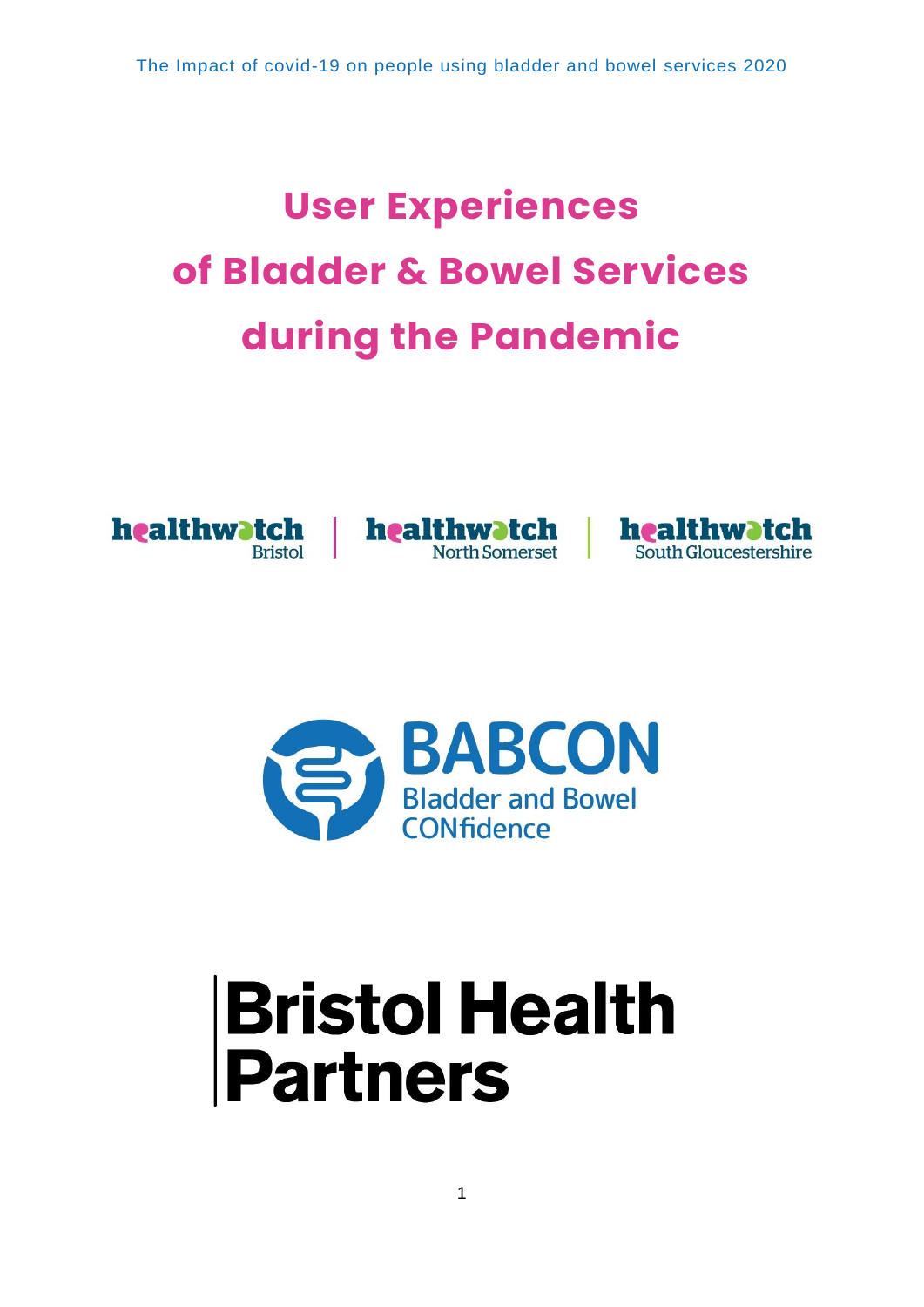# Outputs and Outcomes

2020 Healthwatch BNSSG and BABCON HIT collaborative project to investigate the impact that Covid-19 had on people using bladder and bowel services.

# About Healthwatch BNSSG

Healthwatch Bristol, North Somerset and South Gloucestershire's (HW BNSSG) statutory duty and remit is to provide a voice for people who use health and adult social care services. We give people an opportunity to have a say about their care, especially those who are not usually heard.

We ensure that their views are taken to the people who make the decisions about services. Our expertise in engagement and coproduction means we can deliver consultancy work to local authorities and other commissioning partners.

We share feedback with national stakeholders Healthwatch England, NHS England and the Care Quality Commission (CQC) to ensure that your community's voice is heard. We make all findings public from our work with patients, families, and Carers.

# Vision & Ethos

BNSSG is a place where people's experiences improve health and care. Healthwatch is committed to promoting equality and diversity and tackling social exclusion in all our activities. We aim to ensure equitable access to our initiatives and projects.

# About BABCON

The Bladder and Bowel CONfidence Health Integration Team (BABCON HIT) focusses on the geographical area of Bristol, North Somerset and South Gloucestershire, as part of Bristol Health Partners Academic Health Science Centre.

BABCON brings together a network of patient and public partners, health and social care and academic organisations, and charity partners to improve the landscape for people with bladder and bowel leakage: [https://www.bristolhealthpartners.org.uk/health-integration](https://www.bristolhealthpartners.org.uk/health-integration-teams/bladder-and-bowel-confidence-babcon/)[teams/bladder-and-bowel-confidence-babcon/.](https://www.bristolhealthpartners.org.uk/health-integration-teams/bladder-and-bowel-confidence-babcon/)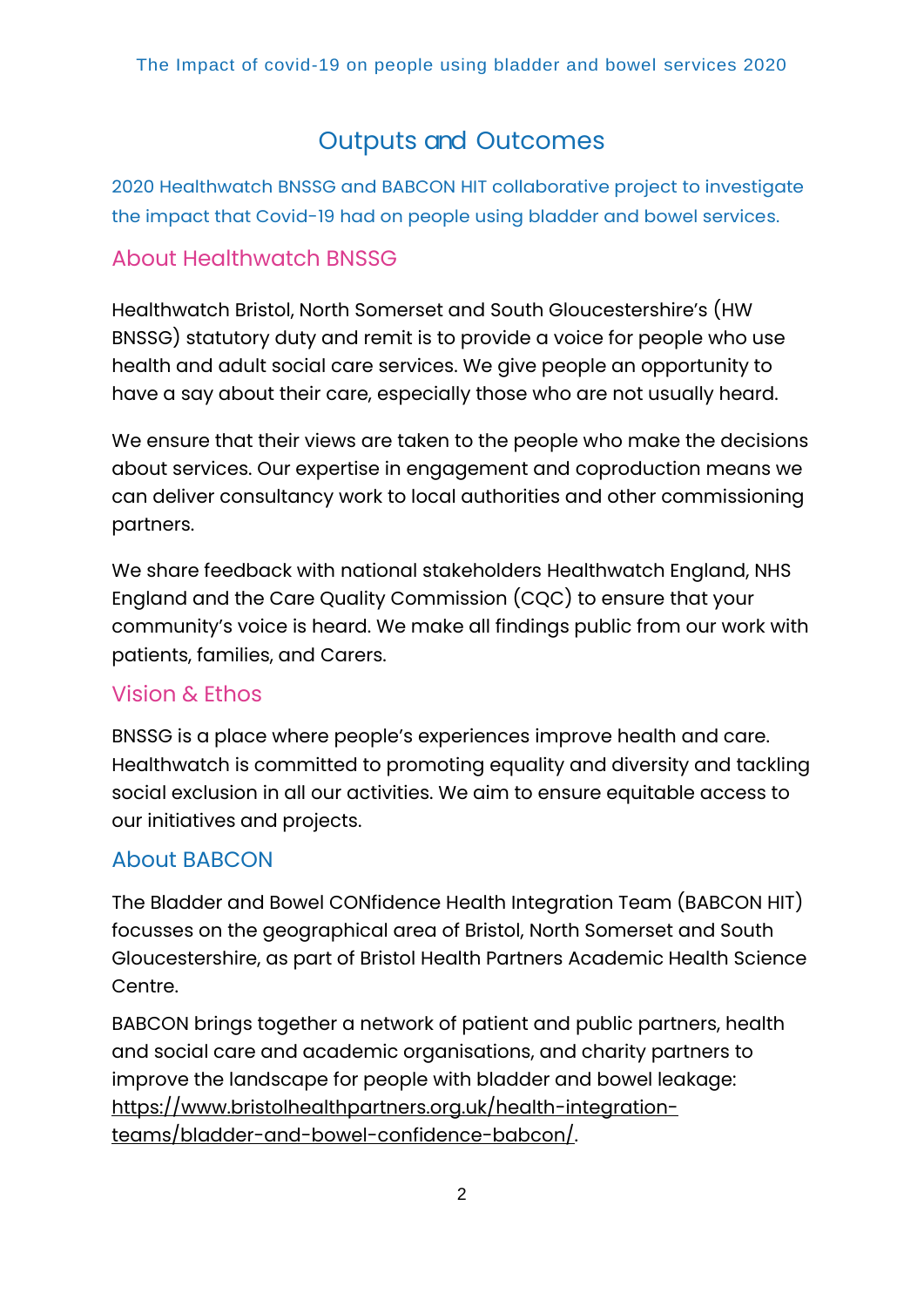# Introduction

In response to the changing service provision in both adult and children's bladder and bowel services during the Covid-19 pandemic, the BABCON HIT wanted to understand the perspectives of people trying to use these services. They also saw this as an opportunity to learn from a period of rapid innovation, to understand which changes provided advantages and which were considered less suited to the population going forward.

During Autumn 2020, Healthwatch Bristol, North Somerset and South Gloucestershire (HW BNSSG) and the BABCON HIT conducted a collaborative project to investigate the impact that Covid-19 had on people using bladder and bowel services to inform decision making during service recovery and future service innovation.

# Executive summary

The pandemic provided an opportunity to document the encounters of those experiencing the consequences of rapid innovation and service alteration in bladder and bowel service provision. Healthwatch BNSSG and the BABCON HIT took the opportunity to capture this period of rapid change and learn from it. Understanding the perceived improvements and avoiding perpetuating changes that were not working well for the population of interest for the benefit of future service provision and those using it.

A clear message of societal underestimation of the seriousness or impact of bladder and bowel leakage was clearly reported, categorised by three themes:

- Reduced access to services or complete lack of awareness of the availability of services was reported due to a lack of visibility and validation that these symptoms are worthy of focus.
- Reliance on informal caregivers for those with bladder and bowel symptoms who are not well supported.
- Lack of public toilets fails to recognise the far-reaching implications for the many people experiencing bladder or bowel leakage, who rely on these vital facilities to enable activity and interaction outside of the home.

Impacts due to service alteration were also voiced clearly within the findings, highlighting:

• Effects on bladder and bowel health and subsequent impact on mental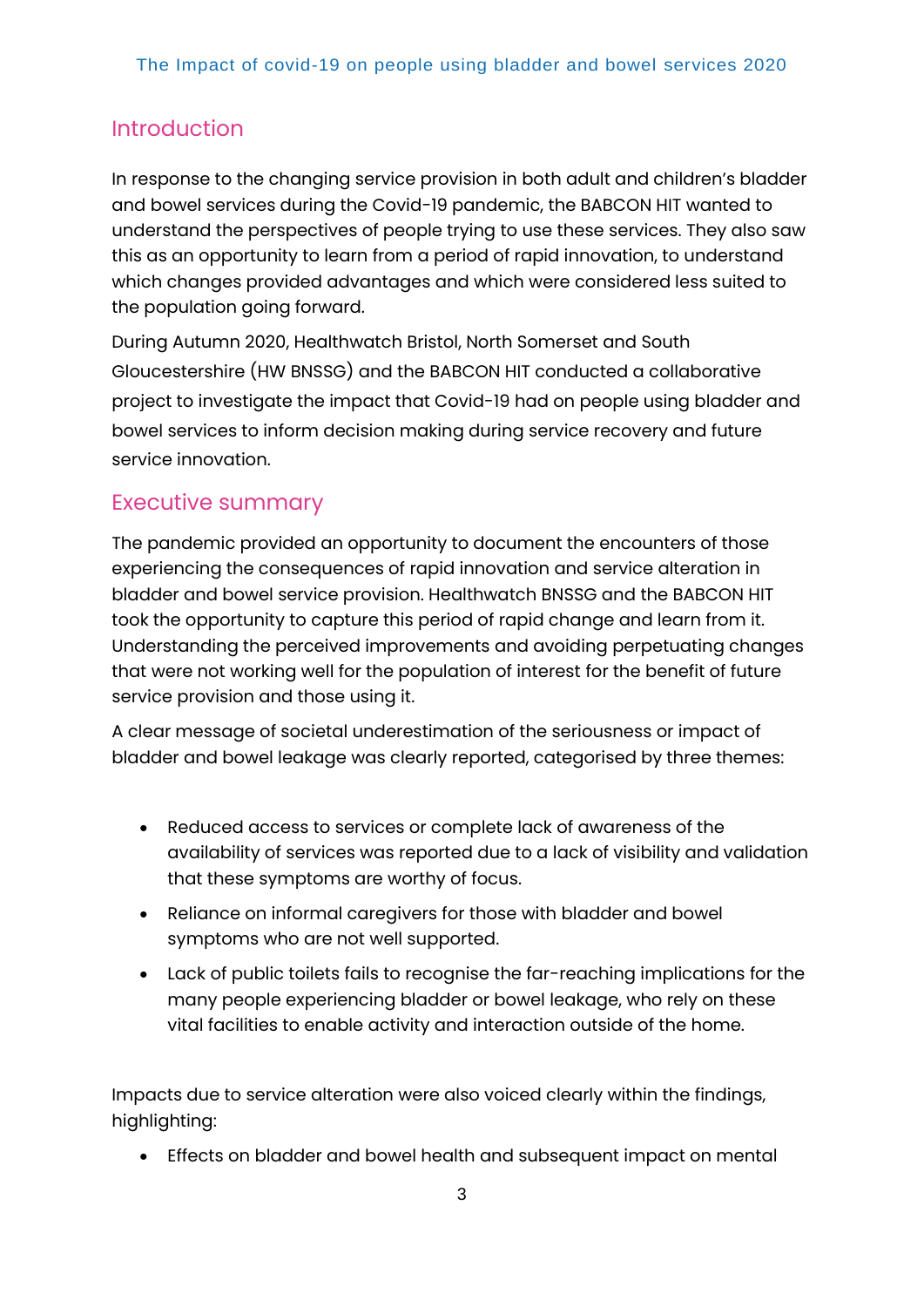health for a third of respondents

- The majority of service users require advice and guidance to manage and improve symptoms of bladder and bowel leakage.
- Advantages and disadvantages to largely remote consultations were reported, highlighting that service provision needs to meet the needs of the individual.

It should be acknowledged that this project was a rapid survey, limited by the nature of Covid-restrictions, but it provides insights into patient experiences that would otherwise have gone undocumented. It is acknowledged that wider diversity in the respondents could have provided differing perspectives and is an area for future enquiry.

#### What we did

A survey was created by the BABCON HIT and Healthwatch BNSSG teams involving all key stakeholders including patients and the public, in response to the emerging changes in service provision that were becoming evident nationally. The survey contained 33 questions exploring aspects such as:

- Characteristics of those completing the questionnaire including symptoms experienced
- Interaction with services
- Perceived advantages and disadvantages to service changes
- Informal care provision
- Preferences for future service provision

A broader approach was included to enable enquiry regarding the impact of public toilet accessibility which had also altered due to Covid-19. Availability of toilet facilities is a key consideration for people with bladder and bowel leakage, and the wider population of all ages.

A framework was devised to reach as many people as possible through the expertise of the Healthwatch Engagement Officer, promoting widest accessibility and inclusivity in the BNSSG area. Widespread dissemination of the survey was undertaken with over thirty organisations including symptom specific charities; groups providing general support for specific communities such as those from black and minority ethnic communities and people with learning disabilities; activity centres; supermarkets; community pharmacies; education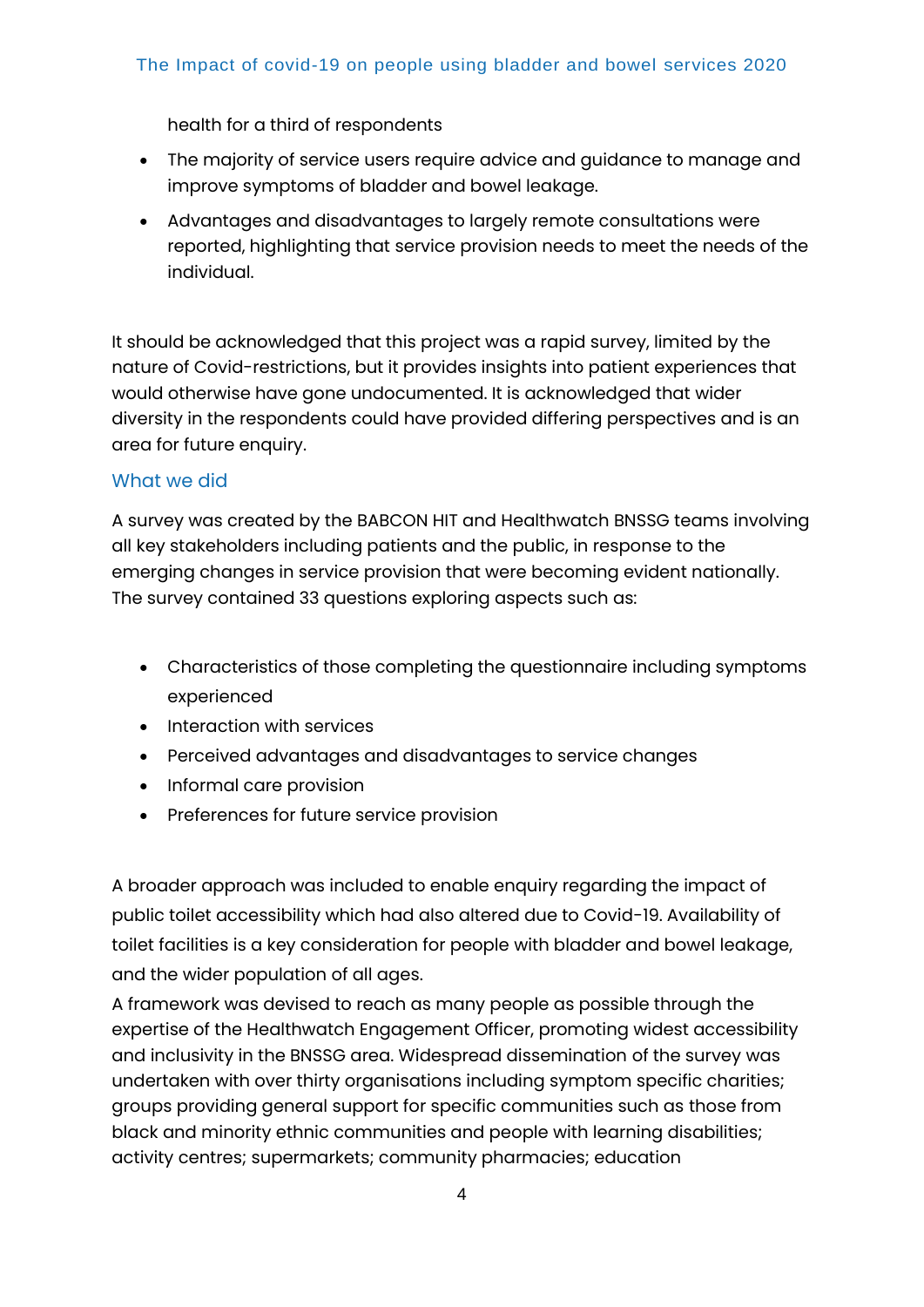establishments; and through agency & locality newsletters. Opportunities to maximise reach were taken across social media channels and in printed hard copies to promote widespread messaging.

A clear limitation of this study is the lack of social interaction and public engagement that was possible due to Covid-19 restrictions. The survey team were not able to promote the survey using face-to-face techniques that would usually be a leading component of their engagement approach. Similarly, potential respondents to the survey were more restricted in their socialising and interactions outside of the home, so were potentially not as aware of the survey as they might have been outside of the pandemic.



#### Who we heard from

**Figure 1**

42 participants completed the questionnaire, 34 of whom were women and 8 men. Two of the participants highlighted that their gender was different to that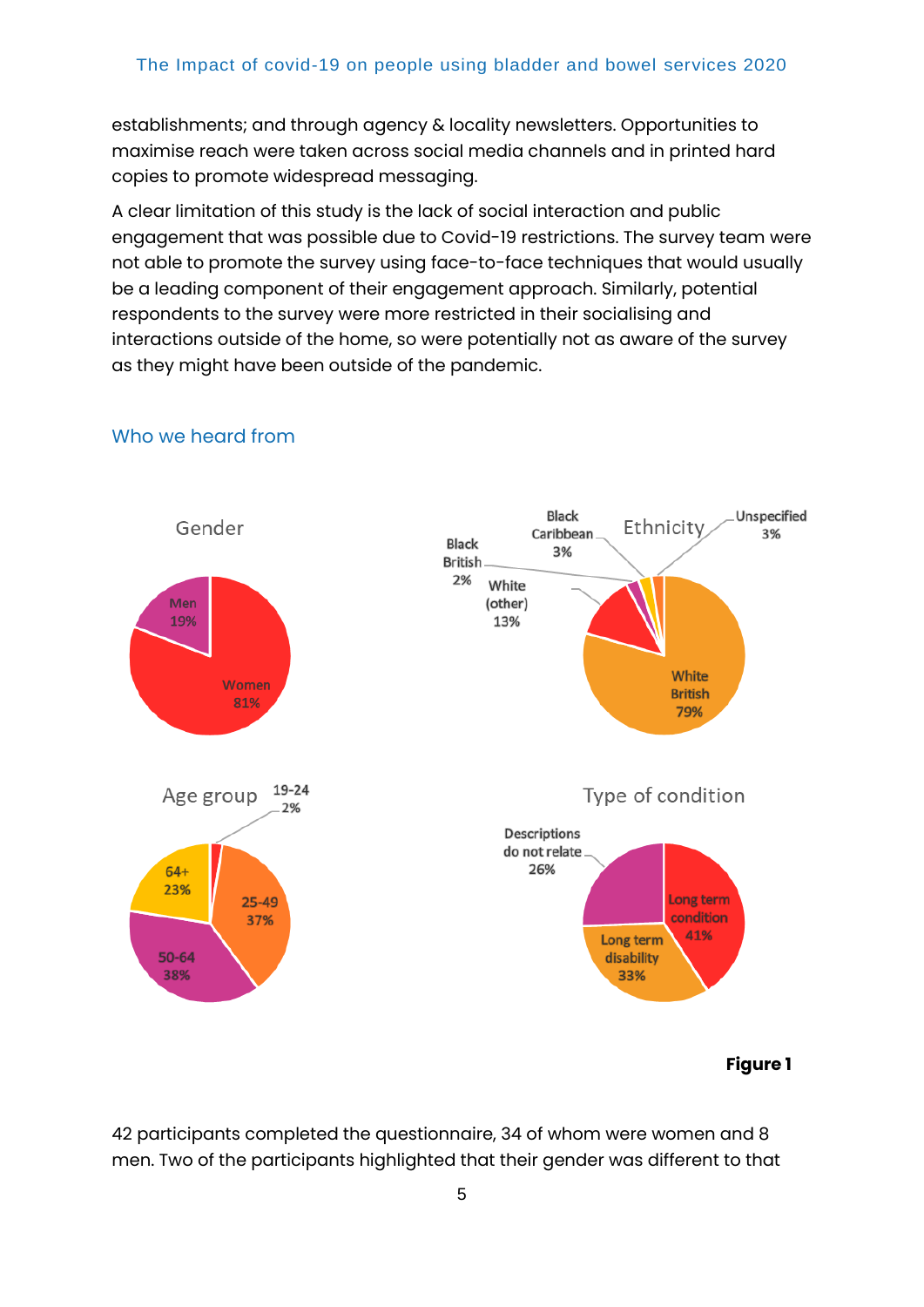assigned at birth. Thirty-one participants were White British, five reported to be from a different White background and of the remaining participants who reported their ethnicity, one each reported they were Black British, Black Caribbean and from an unspecified ethnic background.

Fifteen of the respondents reported an age of between 25 and 49, or 50 and 64 each. The remaining participants who reported their age were nine aged over 65 years and one who was between 19 and 24 years of age.

There was a roughly even split between survey respondents reporting bladder or bowel symptoms or both (fig 2).

Sixteen of the survey respondents considered themselves to have a 'Long Term Condition', thirteen a 'Long term disability' and ten reported that they did not feel either of these descriptions related to them. We did not capture information regarding co-existing conditions.



### Main Issue Reported

#### What we found

One in three survey respondents reported their bladder or bowel health had been affected due to service changes. Separately one in three reported that their mental health had been affected by the changes to bladder and bowel service provision during the pandemic, demonstrating far reaching negative impact from these service alterations.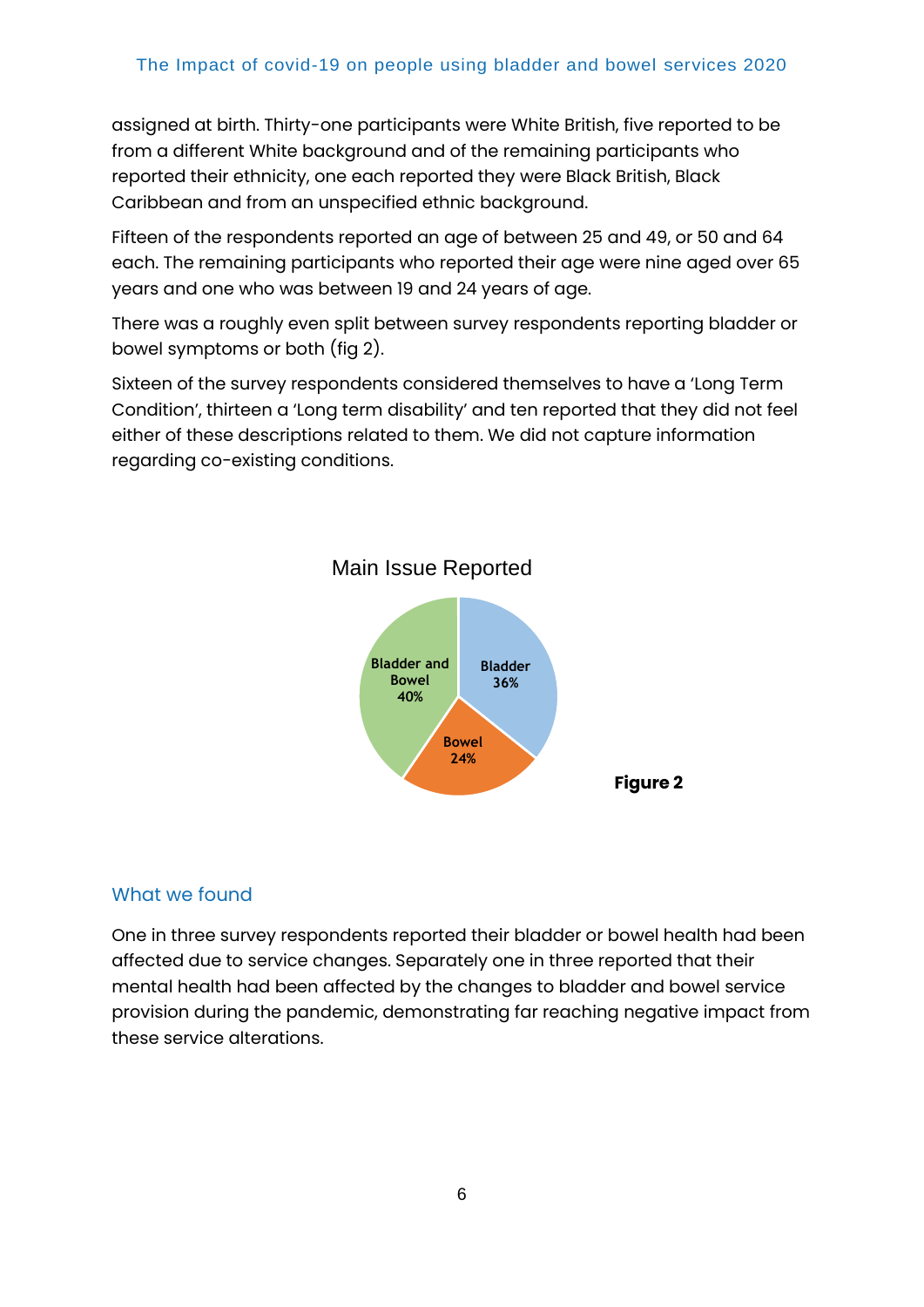

Fourteen survey respondents reported that they receive support from family and friends specifically for their bladder or bowel symptoms. Half of these respondents said their requirement for support had increased during the pandemic. All of these individuals reported that their family or friend providing this care received no support for this role.

Symptom experiences also differed for half of survey respondents during the pandemic due to the requirement to stay at home and interact with others less. The benefit of this imposed restriction for those with bladder and bowel leakage was the proximity to toilets had helped their situation but did not reflect usual life. A choice to deprioritise help-seeking was also described due to feeling that there were other significant demands on services due to Covid-19.



#### Service accessibility

With regard to direct service access, equal numbers reported that they were waiting to be seen by a bladder and bowel service (13 respondents) or had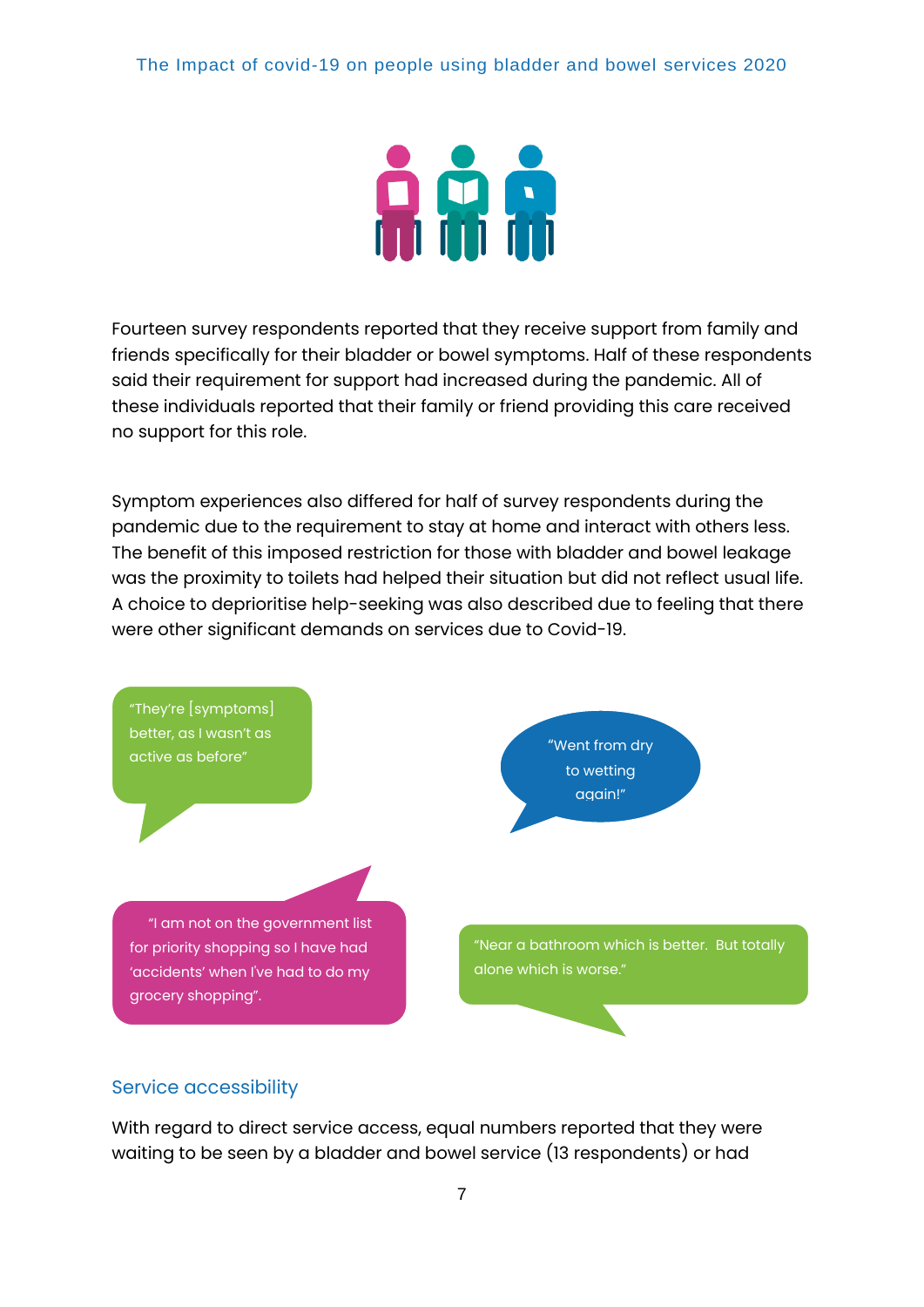already been seen by such a service (14 respondents). Eighteen reported that they had had appointments cancelled and only eight said they had received an explanation regarding the current changes.

The nature of service alterations was investigated and almost half (41%, 17 respondents) reported a switch to telephone appointments instead of face-toface. Nobody reported online appointments as an alternative but 10% (4 respondents) were directed to online resources.

Encouragingly one person reported that their surgery had happened sooner than expected and 22% (9 respondents) that there had been no change to service provision, although it is not clear what level of service interaction they were receiving historically at an individual level. 17% (7 respondents) reported that they had been unable to have an assessment during this time and 29% (12 respondents) reported a delay to their referral or for required clinical tests.



Survey question: Have bladder or bowel services you receive changed due to Covid-19?

Responses provided in the 'other' category referred to broader service impact as illustrated below:

*"I was told when he was discharged the service would no longer be available in future due to cutting costs".*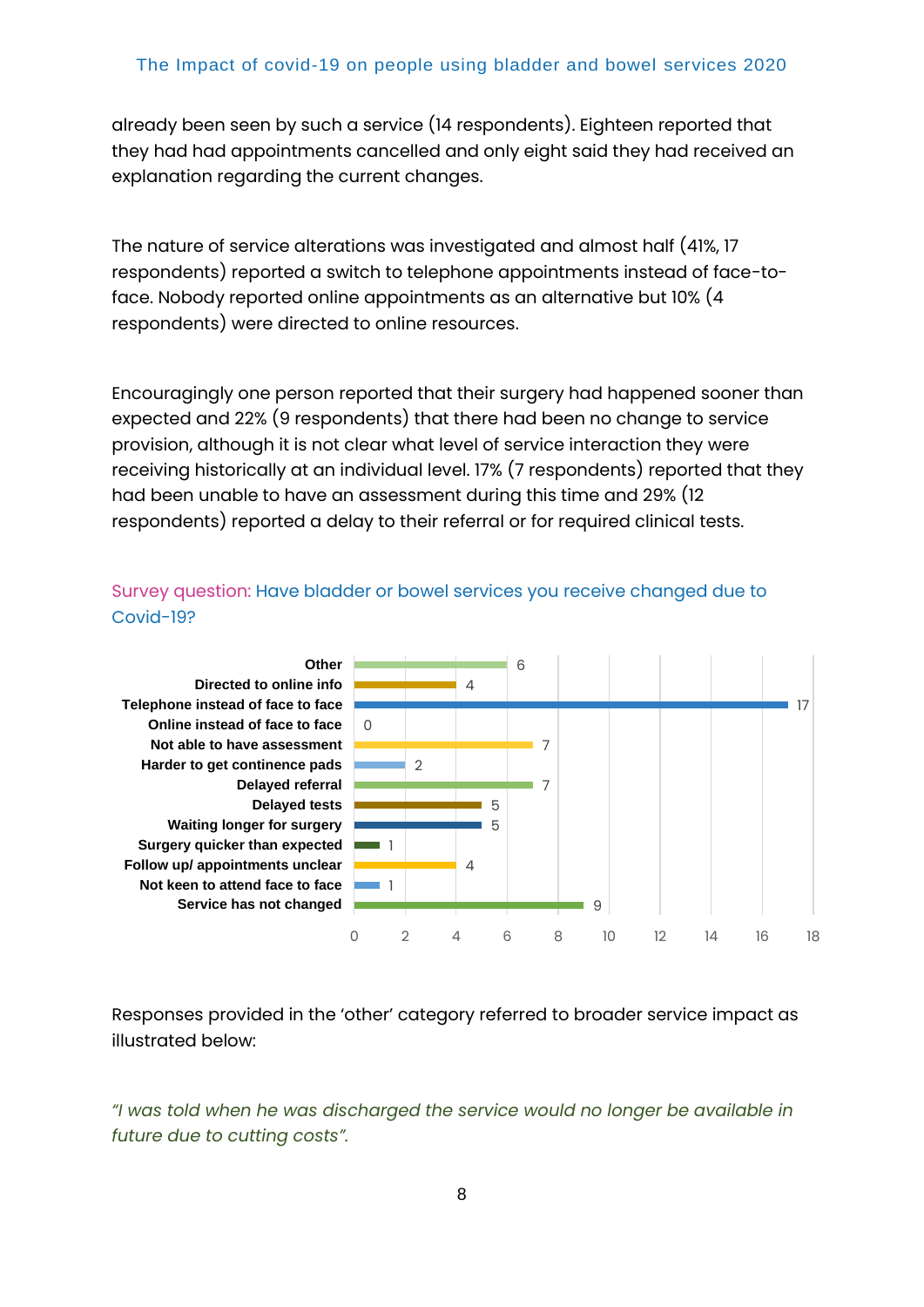*"Waiting for referral from my neurologist."*

*"I've never been referred."*

*"My GP referred me [for an] endoscopy as I was still under their care but they did not respond or feed back to me or my GP."*

*"I had a single telephone appointment during lockdown following which I was discharged."*

*"Face-to-face meetings have been replaced with twice-monthly phone calls during lockdown and the option to ring a mobile number if we are having problems. My son has been given good support during lockdown."*

#### Nature of service requirements

When asked about the kind of bladder or bowel care people were accessing services for, the most frequent responses were: 40% (17 respondents) reported it was for advice; 48% (20 respondents) for support to manage symptoms; and 19% (8 respondents) to access pads.

#### Survey question: What kind of bladder and bowel care do you need/use?



Responses provided in the 'other' category referred to more specific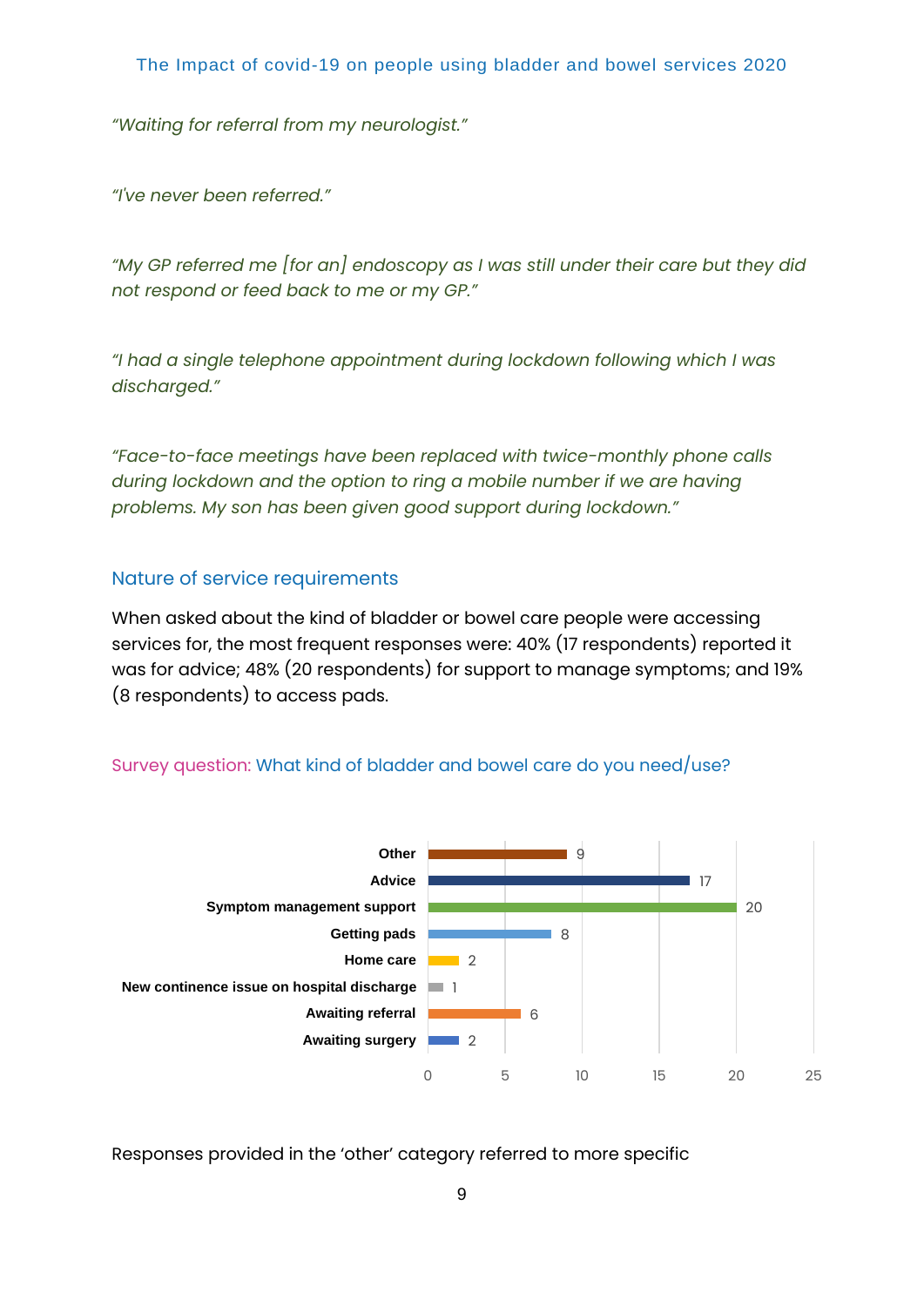circumstances, but all highlighted some impact on their requirement for services:

*"Waiting for initial appointment."*

*"I was waiting for surgery on my bladder as lockdown happened and all elective surgery was cancelled. My collapsed colon is being self-managed at the moment, to be referred again in a year".*

*"Surgeries, physiotherapist and medication seem to have reached the end of the line, so I'm abandoned to manage on my own!"*

#### Future preferences

29% (12 respondents) highlighted that they had only been happy to 'accept the changes due to Covid-19' with 20% (8 respondents) stating that they would prefer a return to face-to-face appointments going forward. Collectively, 5% (2 respondents) each stated that it was beneficial to explore alternative ways to use bladder and bowel services; they would be happy for remote contact following an initial face-to-face appointment; and that they would accept these changes to get appointments more quickly.

Survey question: What are your feelings on bladder and bowel care/services during Covid-19?

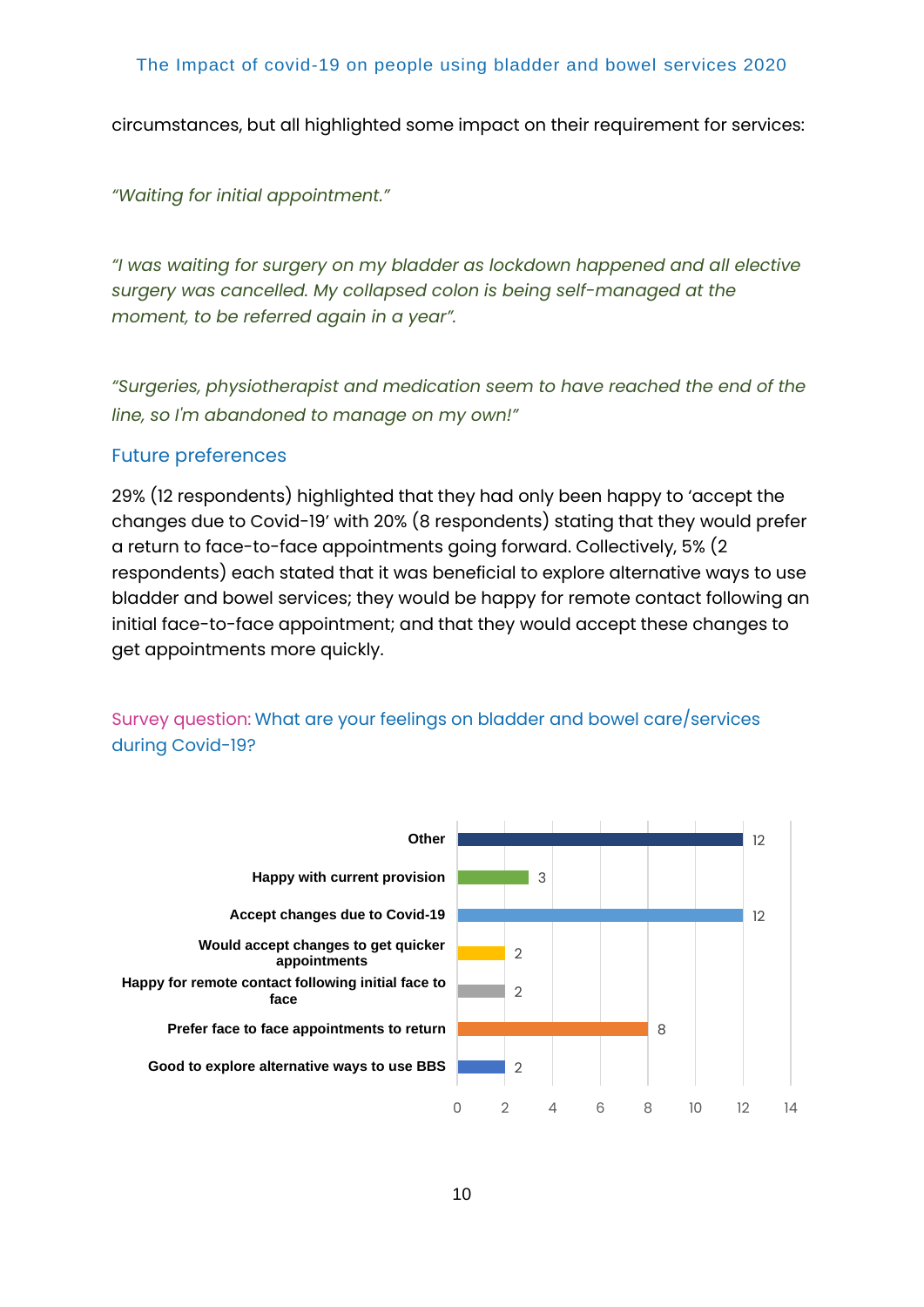Responses provided in the 'other' category referred to uncertainties around service provision, some of which predate the pandemic:

*"The service I receive at present was resumed last month and I am happy with it for now, but there is a lack of information about how long it will last."*

*"I feel that I was discharged prematurely due to the restrictions of Covid."*

*"If anything, the phone calls have been more frequent during lockdown so no real gripes. We have had a review and lots of advice and ideas given to us. My son is less anxious than he was."*

*"From reading the questions asked, I feel that incontinence pads are available [through healthcare services], I had no idea, I buy mine online @ £57.00 for 48."*

#### Impact of public toilet closures

An overwhelming 71% (29 respondents) reported that they were affected by reduced access to public toilets during the pandemic. Many comments referred to the enduring nature of this issue due to the longstanding reduction in public toilet accessibility. Reduced ability to leave the house, increased requirement for containment products and often emotional accounts detailed a widespread impact that is engendered by this lack of facilities:

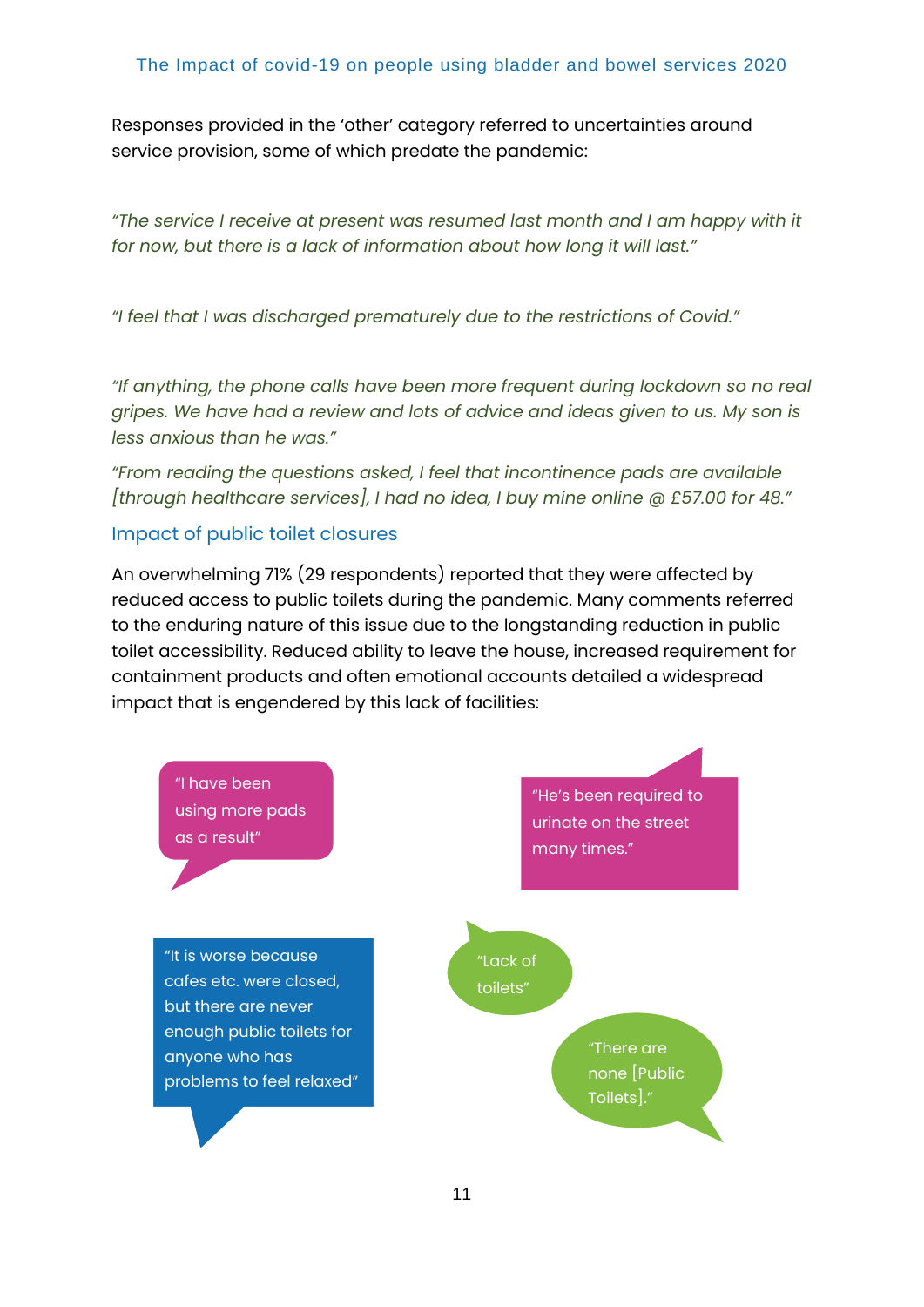Almost got into an argument using a toilet at [private cafe]. It was very embarrassing having to shout to somebody across the place that he has a pee urgency & needed to use it."

"Public toilets being shut during the first lockdown made it much harder to go outside and they remained shut in many outdoor areas throughout the summer".

"Public toilets near where I can go for walks are shut. So, I have to stay near home at all times."

#### Broader reflections on bladder and bowel care provision

Free text options were used by respondents to describe issues that were problematic aside from the pandemic. These comments fell into three themes: a lack of help-seeking for bladder and bowel symptoms; lack of awareness that such services exist; and an expression of longstanding issues where the importance of bladder and bowel dysfunction are overlooked or deprioritised:

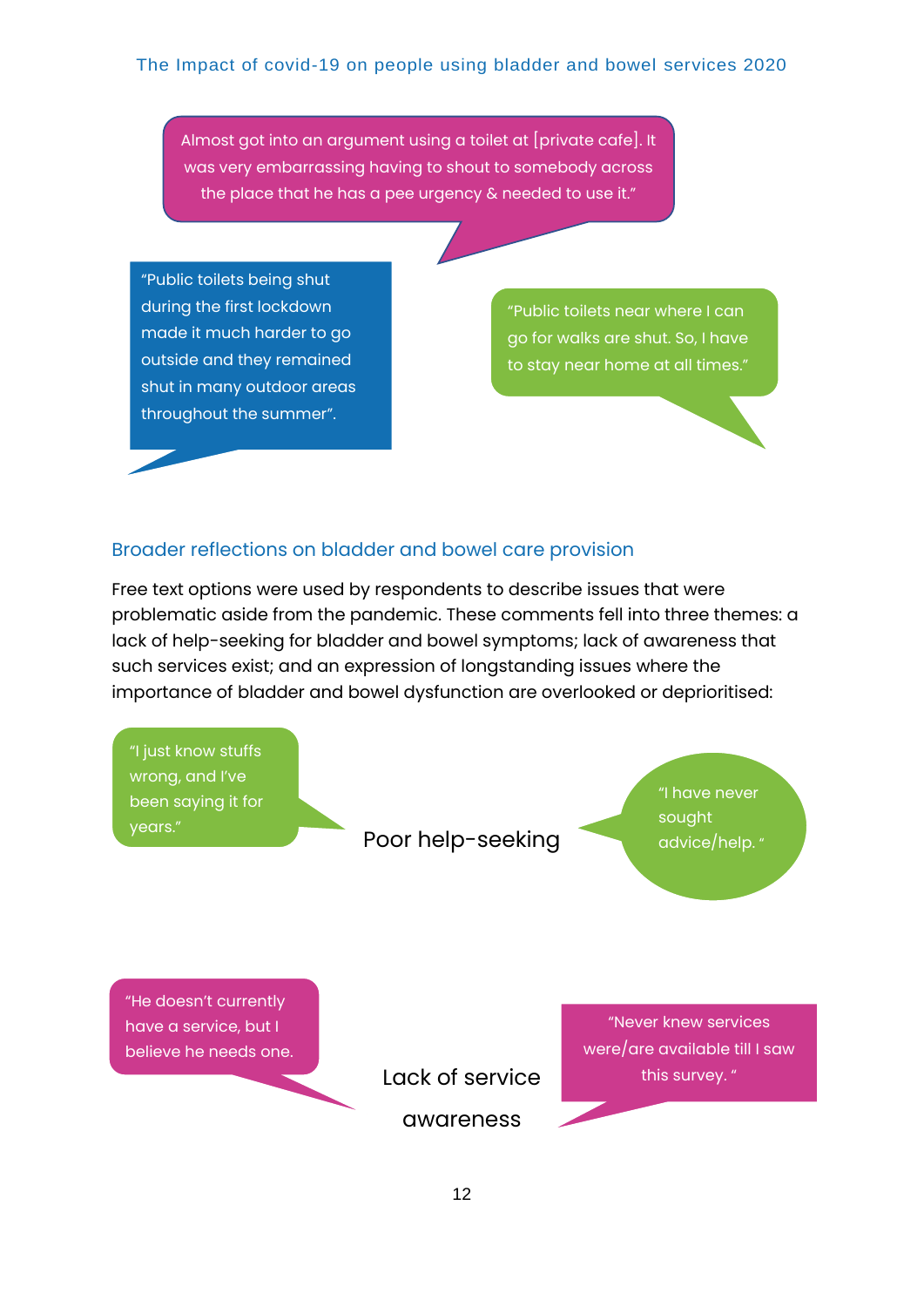

*"Longer term this is going to make many patients much more ill and ultimately cost the NHS a lot more. The situation is dire. I understand Covid is a priority but at some stage the NHS needs support to look after non-covid patients".*

"*It's rather disappointing and depressing to think that in 30 years there don't seem to have been any advances in treatment for post-natal trauma to the pelvic floor."*

#### What works well?

Descriptive accounts are insightful with regard to perceived advantages of the altered service provision during the pandemic as included below.

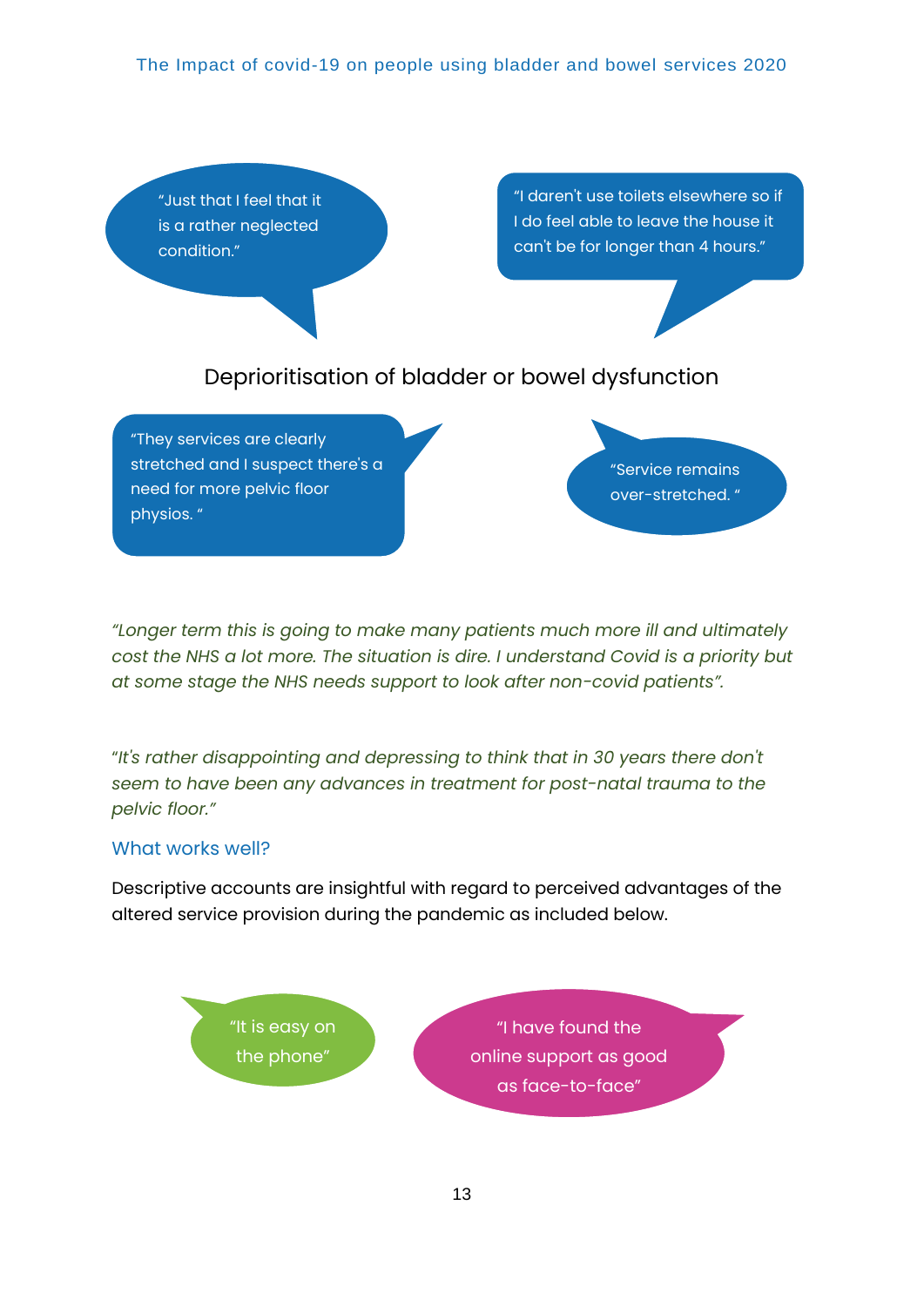Further tick box options enabled responders to share other advantages they had perceived during this time of altered provision, including 'preference to not have to attend the clinic' and 'improved accessibility' (4 participants) and some reported receiving care more quickly (5 participants).

#### What doesn't work well?

A breadth of disadvantages were described ranging from difficulties with technical requirements to feelings of abandonment and stalling progress:



Tick box options again provided quantifiable responses regarding perceived disadvantages, with the main issues being that people feel they have waited longer to access services (14) and that telephone communication is more difficult (7).

# **Highlights**

The pandemic provided an opportunity to document the experiences of those experiencing the consequences of rapid adaptation and service alteration in bladder and bowel service provision. Healthwatch BNSSG and the BABCON HIT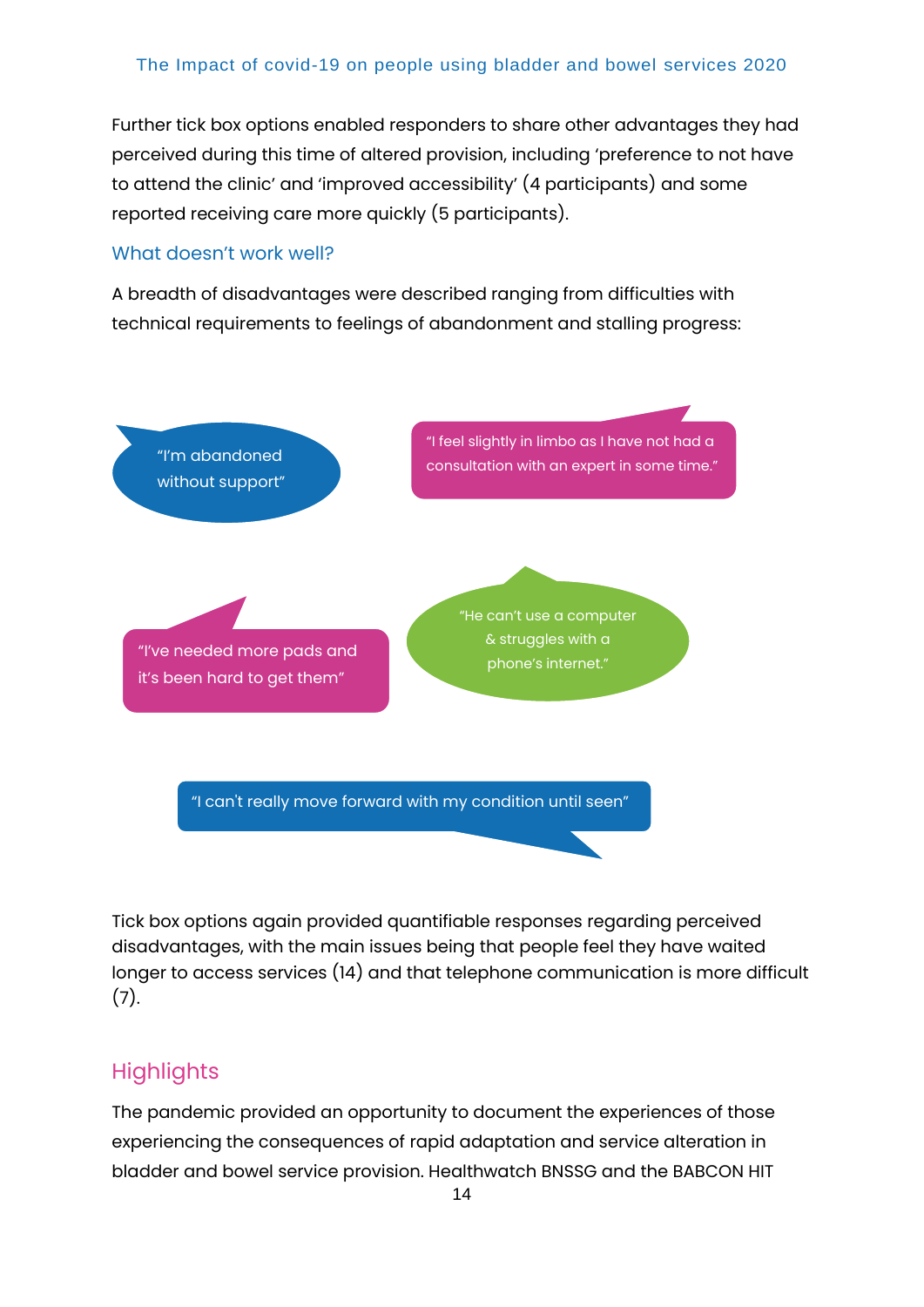took the opportunity to evaluate this period of rapid change and capture the learning to harness identification of perceived improvements and avoid perpetuating changes that were not working well for the population of interest.

Survey respondents, and the public in general at this time, were understanding of the need to prioritise Covid-19 over other health issues and there was an acceptance of compromised service provision. The global pandemic circumstances were unique, and the alterations were not restricted to continence services alone.

Nevertheless, one in three participants reported that the alteration in service provision had an impact on their physical bladder and bowel symptoms, and separately one third reported an impact on their mental health as a result of these symptoms

Room for innovation was recognised to provide advantages for both service users in addition to service providers by approaching service provision differently. The opportunity to rebuild services that fit the needs of the population is highlighted, rather than returning to traditional healthcare models just because 'it is how services have always been provided'.

Suggestions from the findings are that there is potential for a blended approach to service delivery that suits the needs of the individual, for example a mix of faceto-face and remote appointment accounting for preference, ability and care or assessment requirements. Given that the main requirement of service users was reported to be advice and support to manage symptoms, a blended approach may lend itself well to these requirements.

Clear limitations were evident for some aspects of care provided in largely remote format, such as physical assessment, and it appears that there is not a 'one size fits all' solution. This is important to understand during service recovery and future innovation as digital care provision may provide a more convenient solution but not for everybody on every occasion.

A message of societal underestimation of the seriousness or impact of bladder and bowel leakage was clearly reported, categorised by three themes:

• Reduced access to services or complete lack of awareness of the availability of services was reported due to a lack of visibility and validation that these symptoms are worthy of focus.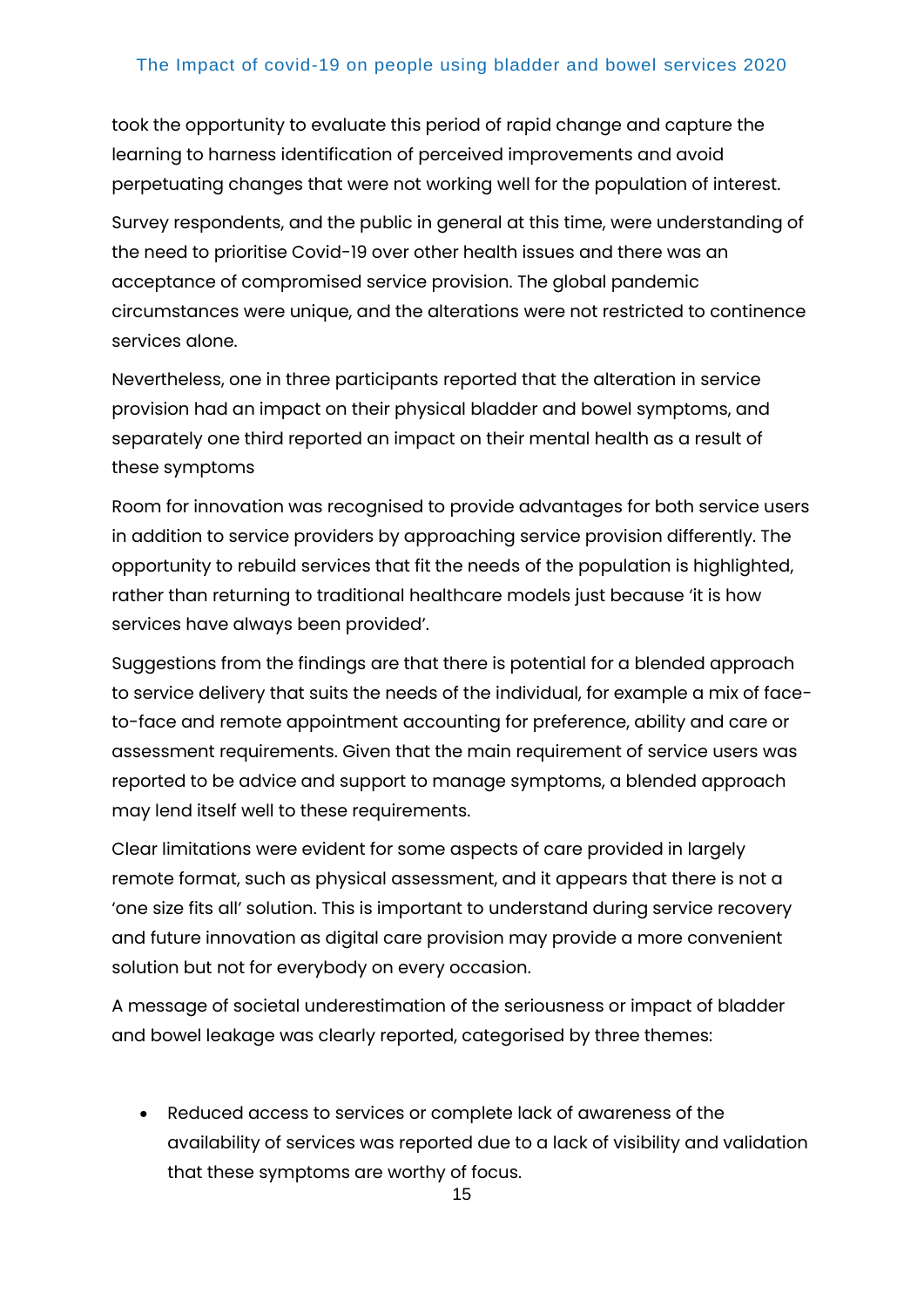- Reliance on informal caregivers for those with bladder and bowel symptoms who are not well supported.
- Lack of public toilets fails to recognise the far-reaching implications for the many people experiencing bladder or bowel leakage, who rely on these vital facilities to enable activity and interaction outside of the home.

It should be acknowledged that this project was a rapid survey, limited by the nature of Covid-restrictions, but it provides insights into patient experiences that would otherwise have gone undocumented. It is acknowledged that wider diversity in the respondents could have provided differing perspectives and is an area for future enquiry.

## Healthwatch recommends

- A review of communication between specialist services and General Practice surgeries and other settings to ensure they have up to date information around bladder and bowel services and available support to give to their patients, providing more effective, safe and efficient care.
- Give patients and carers flexibility for face-to-face and remote Bladder and Bowel appointments with clinicians according to preference and to avoid digital exclusion.
- Further exploration of the impact on carers and the influence of toilet accessibility is recommended to understand the wider impact of bladder and bowel leakage.

# Next Steps for BABCON

- Raise the profile of bladder and bowel health nationally.
- Enable those with bladder and bowel symptoms to access high quality advice and guidance to improve symptoms as early as possible, particularly through self-help in the first instance.
- Continue to monitor recovery in bladder and bowel services, in view of the perceived deprioritisation of these services, because of the competing demands of other healthcare priorities as we emerge from the acute